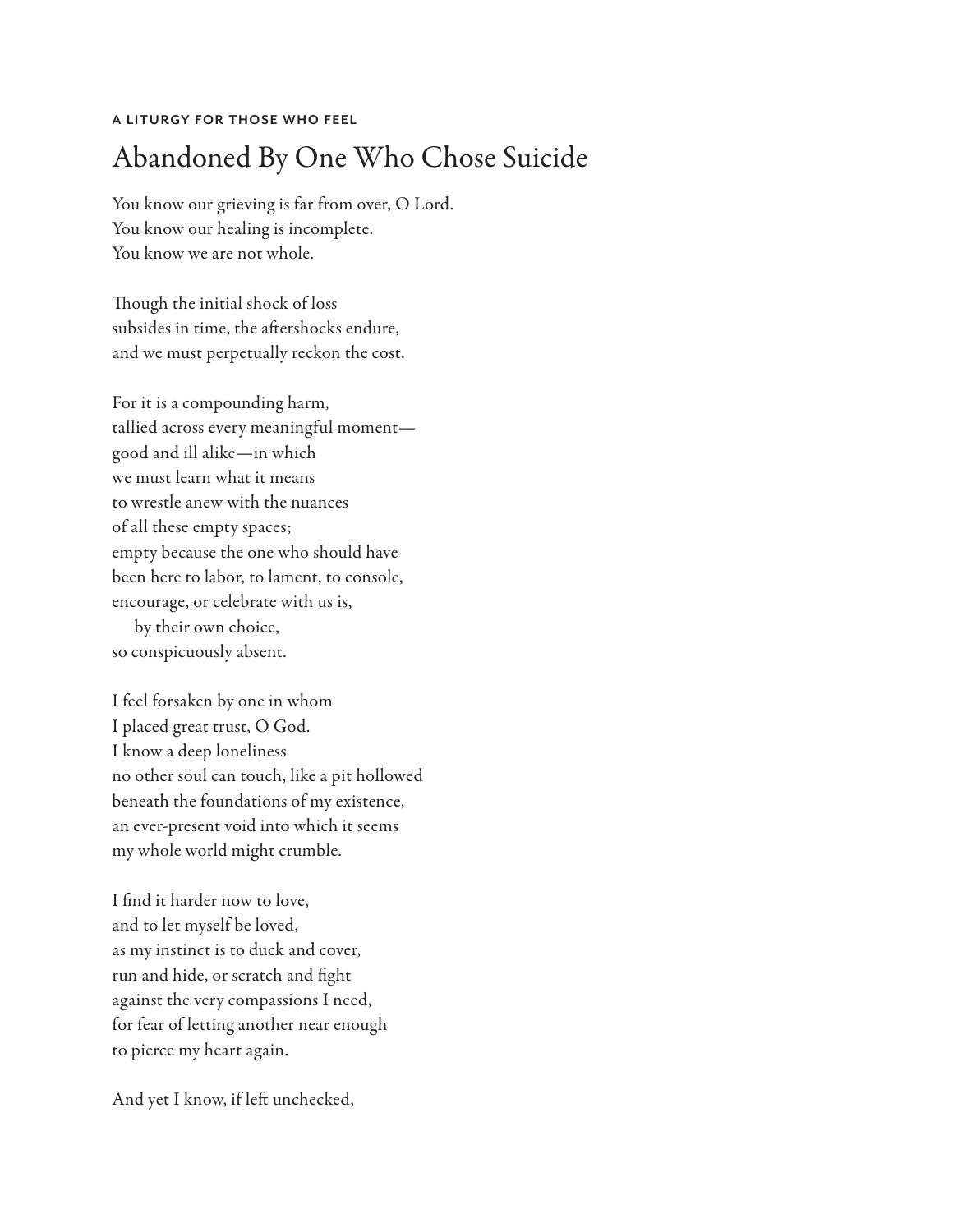these ripples of resentment will eat away all future joy in life, as surely as the slow workings of rain and rust will flake and crumble iron. But for your merciful, tendering work, O Christ, our hearts would finally be hidden beneath impenetrable gnarls of scar tissue, unable to give and receive again.

So let me now—and every time such emotions arise—address them before they perform their malignant work. Lead me by your Spirit to weed this field of heart and mind and soul, lest it be overgrown and choked of all that is good.

I did not choose to be saddled with this long labor of forgiveness, O God, but it is not a work I would neglect. Be now—when I feel most abandoned the wellspring of all solace, teaching me to trust you better, teaching me to lament, to confess, and to release all bitterness. Let me receive the true comfort of these eternal truths:

You, O God, are a loving father who has never abandoned his children. You, O Jesus, are a faithful bridegroom who laid down his life for his bride. You, O Spirit, are always with us, so that we are never forsaken or alone.

All that I most deeply need, is constantly and faithfully offered in you. You are my refuge and my comfort. Even in this. And in your presence, my Lord and my God, I can uncover my wounds,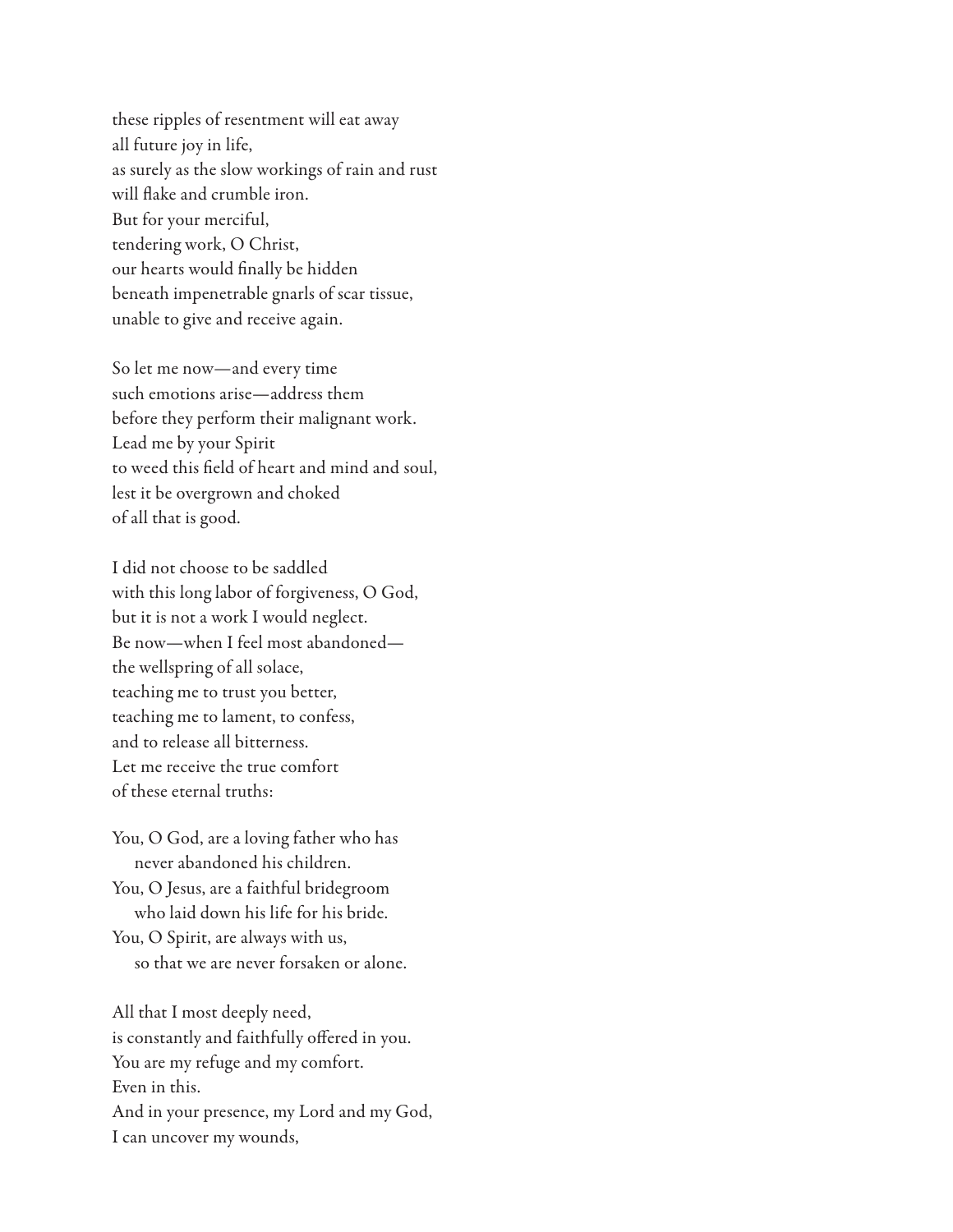express my doubts and fears, give vent to my frustrations, my disappointments, my anger, my grief. In your presence alone I can both feel these things and also learn to release them, like a child folding paper boats and setting them adrift in a swift stream to watch them spin away toward the ocean of your infinite love.

Intercede for me, O Christ. In the place of these profound hurts that will not be completely healed in this life, and in the quiet that will follow these questions that have no satisfying resolution, meet me with your gentle presence. Lead me from here to the place of your peace.

Father, by the work of your Spirit enable me to forgive for the pain they have left me to wrestle with in this season. May your great mercies cover them, and all consequences of their choice.

I offer to you, O God, these hurts, and all other sufferings that the enemy of my soul might intend for evil and harm, so that such wounds would not render me brittle, but rather more supple, as you—a potter watering and working a soft clay—tenderly fold and smooth such sorrows into the better design of your vessel. Shape me into a reservoir of your glory, your mercy, and your love.

Amen.